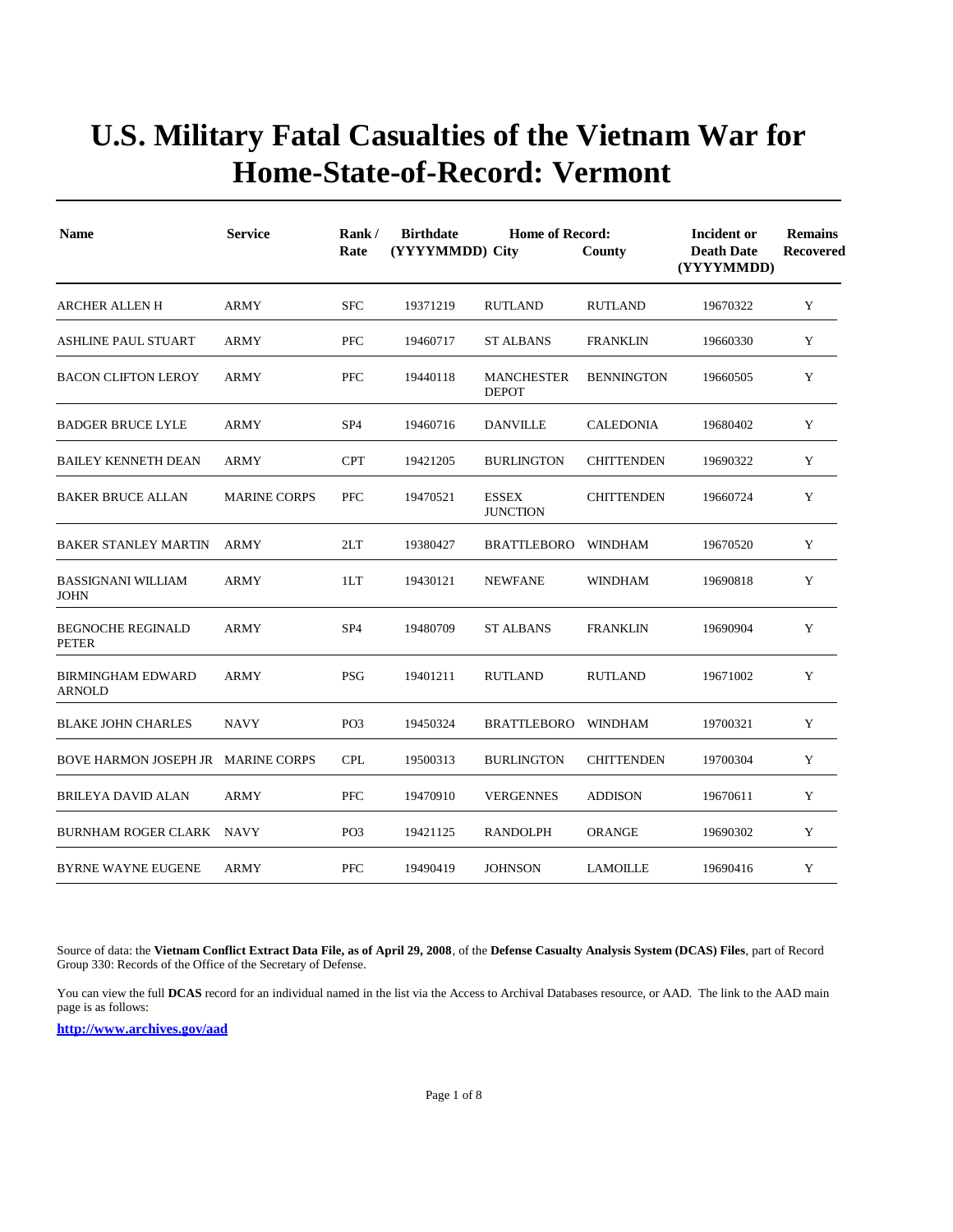| <b>Name</b>                               | <b>Service</b>      | Rank/<br>Rate   | <b>Birthdate</b> | <b>Home of Record:</b><br>(YYYYMMDD) City |                   | Incident or<br><b>Death Date</b><br>(YYYYMMDD) | <b>Remains</b><br>Recovered |
|-------------------------------------------|---------------------|-----------------|------------------|-------------------------------------------|-------------------|------------------------------------------------|-----------------------------|
| CALLAHAN DAVID<br><b>FRANCIS JR</b>       | <b>NAVY</b>         | <b>LCDR</b>     | 19341110         | <b>WINDSOR</b>                            | <b>WINDSOR</b>    | 19680923                                       | ${\bf N}$                   |
| <b>CARR FREEMAN</b><br><b>ABRAHAM</b>     | <b>ARMY</b>         | <b>CPT</b>      | 19421111         | <b>NORTHFIELD</b>                         | <b>WASHINGTON</b> | 19690916                                       | Y                           |
| <b>CARR STEPHEN DOUGLAS</b>               | ARMY                | <b>CPT</b>      | 19431129         | <b>BARRE</b>                              | <b>WASHINGTON</b> | 19700826                                       | Y                           |
| <b>CLARK ROGER WILLIAM</b>                | <b>ARMY</b>         | SP <sub>4</sub> | 19470218         | <b>PITTSFIELD</b>                         | <b>RUTLAND</b>    | 19670710                                       | Y                           |
| <b>COLVIN GERALD SELAH</b>                | ARMY                | PFC             | 19481120         | <b>BENNINGTON</b>                         | <b>BENNINGTON</b> | 19690708                                       | Y                           |
| <b>CURRIER PHILIP</b><br><b>BUCHANAN</b>  | <b>MARINE CORPS</b> | <b>LCPL</b>     | 19480714         | <b>NEWPORT</b>                            | <b>ORLEANS</b>    | 19690116                                       | Y                           |
| <b>DARTT PAUL RICHARD</b>                 | <b>ARMY</b>         | SP <sub>4</sub> | 19460320         | <b>BRATTLEBORO</b>                        | WINDHAM           | 19681024                                       | Y                           |
| <b>DELANEY RICHARD</b><br><b>LAWRENCE</b> | ARMY                | SGT             | 19490613         | <b>ESSEX</b>                              | <b>CHITTENDEN</b> | 19690607                                       | Y                           |
| DEUSO CARROLL JOSEPH                      | <b>NAVY</b>         | <b>MCPO</b>     | 19340301         | <b>RICHFORD</b>                           | <b>FRANKLIN</b>   | 19701215                                       | $\mathbf N$                 |
| <b>DICKINSON EUGENE</b><br><b>HAROLD</b>  | <b>ARMY</b>         | <b>SGT</b>      | 19451114         | <b>NORTHFIELD</b>                         | <b>WASHINGTON</b> | 19670521                                       | Y                           |
| <b>DONER PATRICK RALPH</b>                | <b>ARMY</b>         | <b>PFC</b>      | 19481117         | <b>ST ALBANS</b>                          | <b>FRANKLIN</b>   | 19670804                                       | Y                           |
| <b>DOOLEY JAMES EDWARD</b>                | <b>NAVY</b>         | <b>LCDR</b>     | 19421114         | <b>MANCHESTER</b><br><b>CENTER</b>        | <b>BENNINGTON</b> | 19671022                                       | $\mathbf N$                 |
| <b>FIELDER ROBERT</b><br><b>FLETCHER</b>  | <b>MARINE CORPS</b> | <b>PFC</b>      | 19440701         | <b>MORETOWN</b>                           | <b>WASHINGTON</b> | 19660303                                       | Y                           |
| FISH JOSEPH KENNETH                       | <b>MARINE CORPS</b> | <b>LCPL</b>     | 19470906         | <b>RUTLAND</b>                            | <b>RUTLAND</b>    | 19680219                                       | Y                           |

Source of data: the **Vietnam Conflict Extract Data File, as of April 29, 2008**, of the **Defense Casualty Analysis System (DCAS) Files**, part of Record Group 330: Records of the Office of the Secretary of Defense.

You can view the full **DCAS** record for an individual named in the list via the Access to Archival Databases resource, or AAD. The link to the AAD main page is as follows: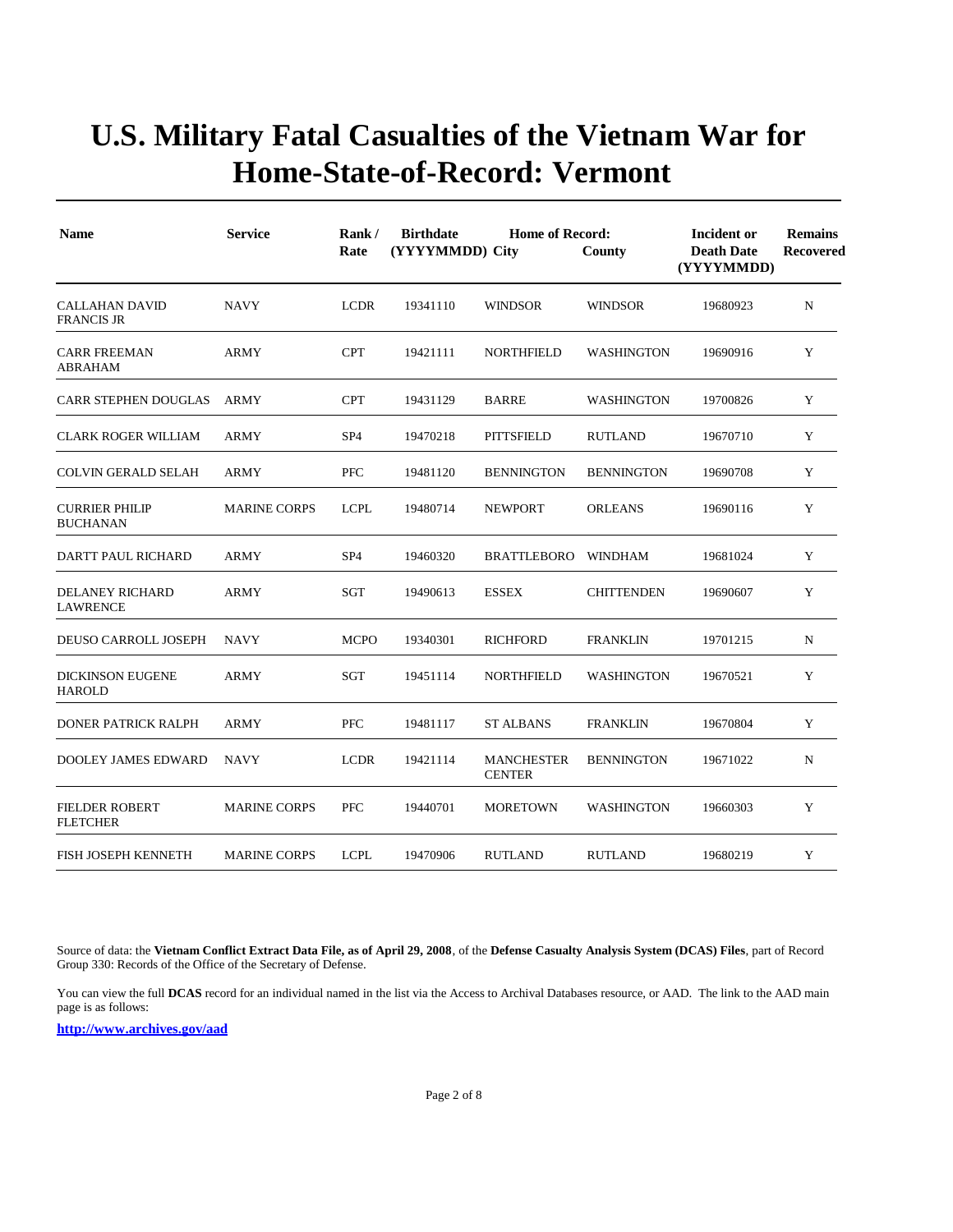| <b>Name</b>                               | <b>Service</b>      | Rank/<br>Rate   | <b>Birthdate</b><br>(YYYYMMDD) City | <b>Home of Record:</b><br>County  | Incident or<br><b>Death Date</b><br>(YYYYMMDD) | <b>Remains</b><br>Recovered |   |
|-------------------------------------------|---------------------|-----------------|-------------------------------------|-----------------------------------|------------------------------------------------|-----------------------------|---|
| FITZGERALD WILLIAM<br><b>CHARLES</b>      | <b>NAVY</b>         | LT              | 19380128                            | <b>WORCESTER</b>                  | <b>WASHINGTON</b>                              | 19670807                    | Y |
| FRAPPIEA FRED C H JR                      | ARMY                | <b>PFC</b>      | 19471205                            | <b>SAXTONS</b><br><b>RIVER</b>    | <b>WINDHAM</b>                                 | 19680322                    | Y |
| FRIZZELL MARSHALL RAY ARMY                |                     | <b>CPT</b>      | 19311201                            | <b>ISLAND POND</b>                | <b>ESSEX</b>                                   | 19660220                    | Y |
| <b>GABORIAULT SANFORD</b><br><b>RENE</b>  | ARMY                | SSG             | 19390825                            | <b>FRANKLIN</b>                   | <b>FRANKLIN</b>                                | 19680506                    | Y |
| <b>GALLAGHER GEORGE</b><br><b>FRANCIS</b> | <b>NAVY</b>         | HN              | 19470321                            | <b>BARRE</b>                      | <b>WASHINGTON</b>                              | 19670829                    | Y |
| <b>GERMAIN PHILIP</b><br><b>MICHAEL</b>   | <b>ARMY</b>         | SGT             | 19471206                            | <b>WINOOSKI</b>                   | <b>CHITTENDEN</b>                              | 19680201                    | Y |
| <b>GILLESPIE DANIEL CRAIG</b>             | <b>ARMY</b>         | <b>SGT</b>      | 19471115                            | <b>NORTHFIELD</b><br><b>FALLS</b> | <b>WASHINGTON</b>                              | 19670428                    | Y |
| <b>GOMEZ GELASIO</b><br>NICANOR JR        | ARMY                | SSG             | 19390427                            | <b>LOWER</b><br><b>GRANVILLE</b>  | <b>ADDISON</b>                                 | 19680501                    | Y |
| <b>GREEN RICHARD ALBERT</b>               | <b>ARMY</b>         | 1LT             | 19481215                            | <b>MANCHESTER</b>                 | <b>BENNINGTON</b>                              | 19711203                    | Y |
| <b>GREENE ALLEN JOSEPH</b>                | <b>MARINE CORPS</b> | <b>LCPL</b>     | 19470728                            | <b>ORWELL</b>                     | <b>ADDISON</b>                                 | 19690205                    | Y |
| <b>GREENE PHILIP F</b>                    | <b>ARMY</b>         | SP <sub>4</sub> | 19471004                            | <b>POULTNEY</b>                   | <b>RUTLAND</b>                                 | 19680229                    | Y |
| <b>HALL GARY ALBERT</b>                   | <b>MARINE CORPS</b> | <b>CPL</b>      | 19490215                            | <b>CUTTINGSVILLE RUTLAND</b>      |                                                | 19680829                    | Y |
| <b>HASELTON JOHN</b><br><b>HERBERT</b>    | <b>AIR FORCE</b>    | 1STLT           | 19480306                            | <b>NEWPORT</b>                    | <b>ORLEANS</b>                                 | 19720511                    | Y |
| <b>HENRY EDWARD</b><br><b>DOUGLAS</b>     | <b>MARINE CORPS</b> | <b>PFC</b>      | 19481212                            | <b>NORTH</b><br><b>CLARENDON</b>  | <b>RUTLAND</b>                                 | 19681106                    | Y |

Source of data: the **Vietnam Conflict Extract Data File, as of April 29, 2008**, of the **Defense Casualty Analysis System (DCAS) Files**, part of Record Group 330: Records of the Office of the Secretary of Defense.

You can view the full **DCAS** record for an individual named in the list via the Access to Archival Databases resource, or AAD. The link to the AAD main page is as follows: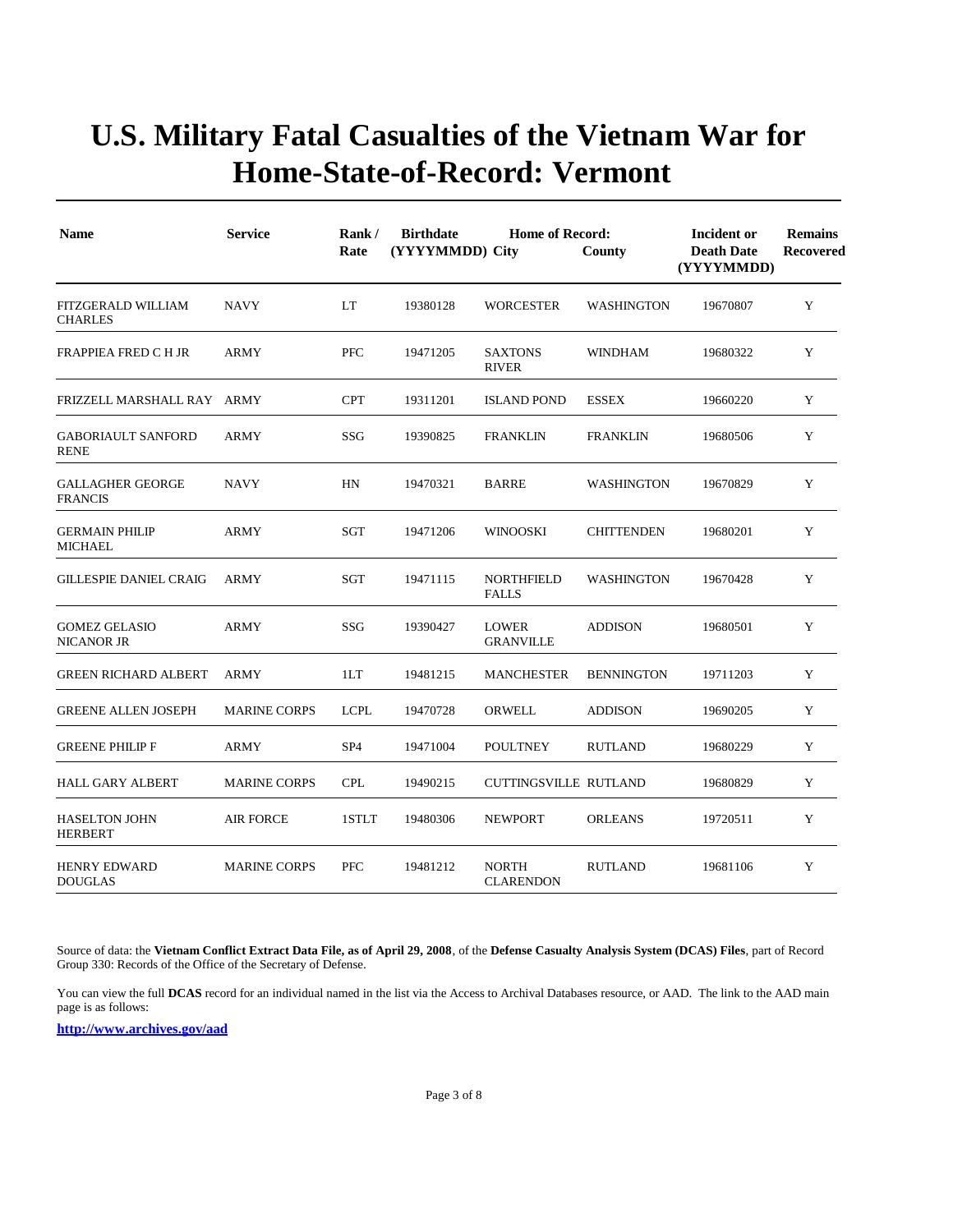| <b>Name</b>                             | <b>Service</b>      | Rank/<br>Rate   | <b>Birthdate</b><br>(YYYYMMDD) City | <b>Home of Record:</b>          | County            | Incident or<br><b>Death Date</b><br>(YYYYMMDD) | <b>Remains</b><br>Recovered |
|-----------------------------------------|---------------------|-----------------|-------------------------------------|---------------------------------|-------------------|------------------------------------------------|-----------------------------|
| HILL GARY PAUL                          | <b>MARINE CORPS</b> | PFC             | 19490529                            | <b>VERGENNES</b>                | <b>ADDISON</b>    | 19680501                                       | Y                           |
| HOLLAND JOHN HENRY                      | <b>MARINE CORPS</b> | <b>LCPL</b>     | 19450412                            | <b>WINDSOR</b>                  | <b>WINDSOR</b>    | 19670428                                       | Y                           |
| <b>HOWARD HARVEY</b><br><b>RICKERT</b>  | <b>ARMY</b>         | SP <sub>4</sub> | 19461215                            | <b>DANBY</b>                    | <b>RUTLAND</b>    | 19671016                                       | Y                           |
| <b>HUMPHREY HARVEY</b><br><b>EDWARD</b> | <b>ARMY</b>         | <b>CPL</b>      | 19490625                            | <b>BARNET</b>                   | <b>CALEDONIA</b>  | 19710526                                       | Y                           |
| <b>INKEL GUY MARCEL</b>                 | ARMY                | SGT             | 19480914                            | <b>BEECHER</b><br><b>FALLS</b>  | <b>ESSEX</b>      | 19690826                                       | Y                           |
| <b>IVANOV WILBUR WILLIAM ARMY</b>       |                     | SP <sub>4</sub> | 19421024                            | <b>WINDSOR</b>                  | <b>WINDSOR</b>    | 19651111                                       | Y                           |
| JOHNSON DEAN HERBERT                    | ARMY                | <b>SSG</b>      | 19480115                            | <b>CRAFTSBURY</b>               | <b>ORLEANS</b>    | 19690308                                       | Y                           |
| <b>JORDAN ROGER FRANCIS</b>             | <b>ARMY</b>         | <b>SGT</b>      | 19460116                            | <b>MILTON</b>                   | <b>CHITTENDEN</b> | 19680520                                       | Y                           |
| <b>LACOURSE DAVID</b><br><b>ANTHONY</b> | <b>ARMY</b>         | SGT             | 19481209                            | <b>WEST BURKE</b>               | <b>CALEDONIA</b>  | 19690503                                       | Y                           |
| <b>LACROIX PAUL DOUGLAS</b>             | <b>ARMY</b>         | <b>SSG</b>      | 19461005                            | ST JOHNSBURY CALEDONIA          |                   | 19701218                                       | Y                           |
| LAFAYETTE JOHN WAYNE ARMY               |                     | MAJ             | 19390801                            | <b>WATERBURY</b>                | <b>WASHINGTON</b> | 19660406                                       | N                           |
| <b>LAMOTHE GEORGE</b><br><b>ANDREW</b>  | <b>ARMY</b>         | SP <sub>4</sub> | 19470203                            | <b>ST ALBANS</b>                | <b>FRANKLIN</b>   | 19690515                                       | Y                           |
| LAROCQUE LESLIE<br><b>HOWARD</b>        | ARMY                | WO1             | 19480327                            | <b>BROOKFIELD</b>               | <b>ORANGE</b>     | 19681127                                       | Y                           |
| <b>LAVIGNE STEWART</b><br><b>JAMES</b>  | <b>ARMY</b>         | <b>CPL</b>      | 19501204                            | <b>ESSEX</b><br><b>JUNCTION</b> | <b>CHITTENDEN</b> | 19690819                                       | Y                           |

Source of data: the **Vietnam Conflict Extract Data File, as of April 29, 2008**, of the **Defense Casualty Analysis System (DCAS) Files**, part of Record Group 330: Records of the Office of the Secretary of Defense.

You can view the full **DCAS** record for an individual named in the list via the Access to Archival Databases resource, or AAD. The link to the AAD main page is as follows: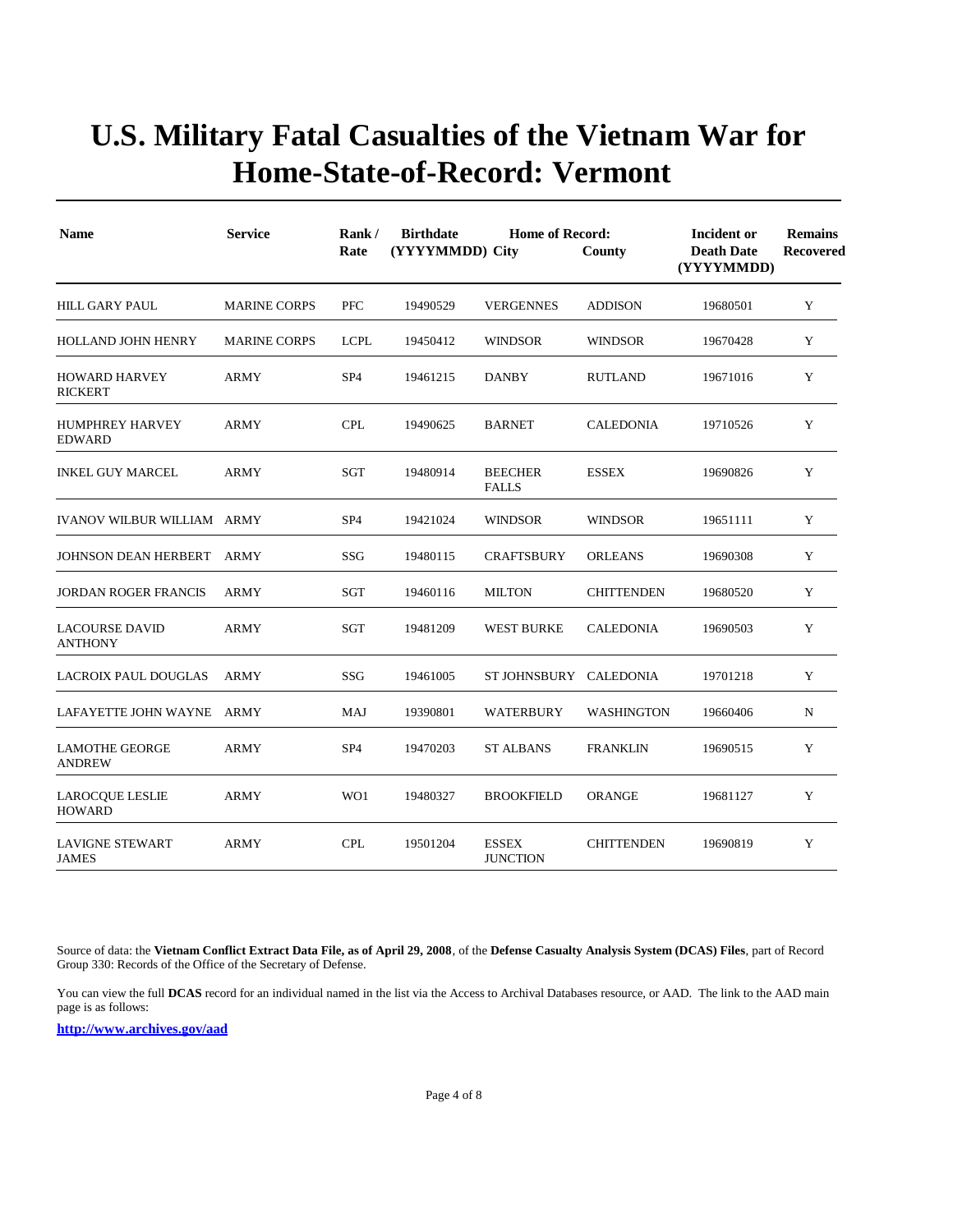| <b>Name</b>                             | <b>Service</b>      | Rank/<br>Rate   | <b>Birthdate</b><br>(YYYYMMDD) City | <b>Home of Record:</b>            | County            | Incident or<br><b>Death Date</b><br>(YYYYMMDD) | <b>Remains</b><br>Recovered |
|-----------------------------------------|---------------------|-----------------|-------------------------------------|-----------------------------------|-------------------|------------------------------------------------|-----------------------------|
| LESAGE ARMAND PAUL                      | <b>MARINE CORPS</b> | <b>PFC</b>      | 19470507                            | <b>WINOOSKI</b>                   | <b>CHITTENDEN</b> | 19680407                                       | Y                           |
| <b>LESTAGE WILLIAM FRED</b>             | <b>MARINE CORPS</b> | <b>LCPL</b>     | 19490628                            | <b>ST ALBANS</b>                  | <b>FRANKLIN</b>   | 19690203                                       | Y                           |
| LEVESQUE STEVEN<br><b>DOUGLAS</b>       | <b>MARINE CORPS</b> | <b>LCPL</b>     | 19490406                            | <b>BARRE</b>                      | <b>WASHINGTON</b> | 19691205                                       | Y                           |
| <b>LONG PERLEY MILFORD</b><br>JR        | <b>ARMY</b>         | <b>PVT</b>      | 19460817                            | <b>MONTPELIER</b>                 | <b>WASHINGTON</b> | 19670914                                       | Y                           |
| <b>MAXHAM RALPH ARDEN</b><br>JR         | ARMY                | <b>PFC</b>      | 19451019                            | <b>ROXBURY</b>                    | <b>WASHINGTON</b> | 19660222                                       | Y                           |
| <b>MCKENZIE EDWARD</b><br><b>AUSTIN</b> | <b>ARMY</b>         | <b>PFC</b>      | 19471002                            | <b>BURLINGTON</b>                 | <b>CHITTENDEN</b> | 19680819                                       | Y                           |
| MORIN DONALD WILLIAM                    | <b>MARINE CORPS</b> | <b>LCPL</b>     | 19490226                            | <b>SOUTH</b><br><b>BURLINGTON</b> | <b>CHITTENDEN</b> | 19700216                                       | Y                           |
| <b>MORRISON BRUCE</b><br><b>AUSTIN</b>  | <b>MARINE CORPS</b> | <b>PFC</b>      | 19480713                            | <b>PROCTOR</b>                    | <b>RUTLAND</b>    | 19680113                                       | Y                           |
| <b>MORSE DURWARD</b><br><b>GLENNIE</b>  | <b>ARMY</b>         | <b>PFC</b>      | 19481220                            | <b>NEWPORT</b>                    | <b>ORLEANS</b>    | 19681213                                       | Y                           |
| NOWICKI JOHN PAUL                       | <b>ARMY</b>         | SSG             | 19360913                            | <b>WINOOSKI</b>                   | <b>CHITTENDEN</b> | 19680901                                       | Y                           |
| <b>OCONNOR EDWIN</b><br>THOMAS JR       | <b>MARINE CORPS</b> | <b>LCPL</b>     | 19461112                            | <b>LUDLOW</b>                     | <b>WINDSOR</b>    | 19660617                                       | Y                           |
| ORR BRIAN STANLEY                       | <b>ARMY</b>         | <b>CPL</b>      | 19500204                            | WAITSFIELD                        | <b>WASHINGTON</b> | 19700512                                       | Y                           |
| ORVIS DOUGLAS GORDON                    | ARMY                | 1LT             | 19420603                            | <b>BRISTOL</b>                    | <b>ADDISON</b>    | 19680729                                       | Y                           |
| PAQUETTE BRUCE<br><b>ARMAND</b>         | <b>ARMY</b>         | SP <sub>4</sub> | 19440711                            | ST JOHNSBURY CALEDONIA            |                   | 19671013                                       | Y                           |

Source of data: the **Vietnam Conflict Extract Data File, as of April 29, 2008**, of the **Defense Casualty Analysis System (DCAS) Files**, part of Record Group 330: Records of the Office of the Secretary of Defense.

You can view the full **DCAS** record for an individual named in the list via the Access to Archival Databases resource, or AAD. The link to the AAD main page is as follows: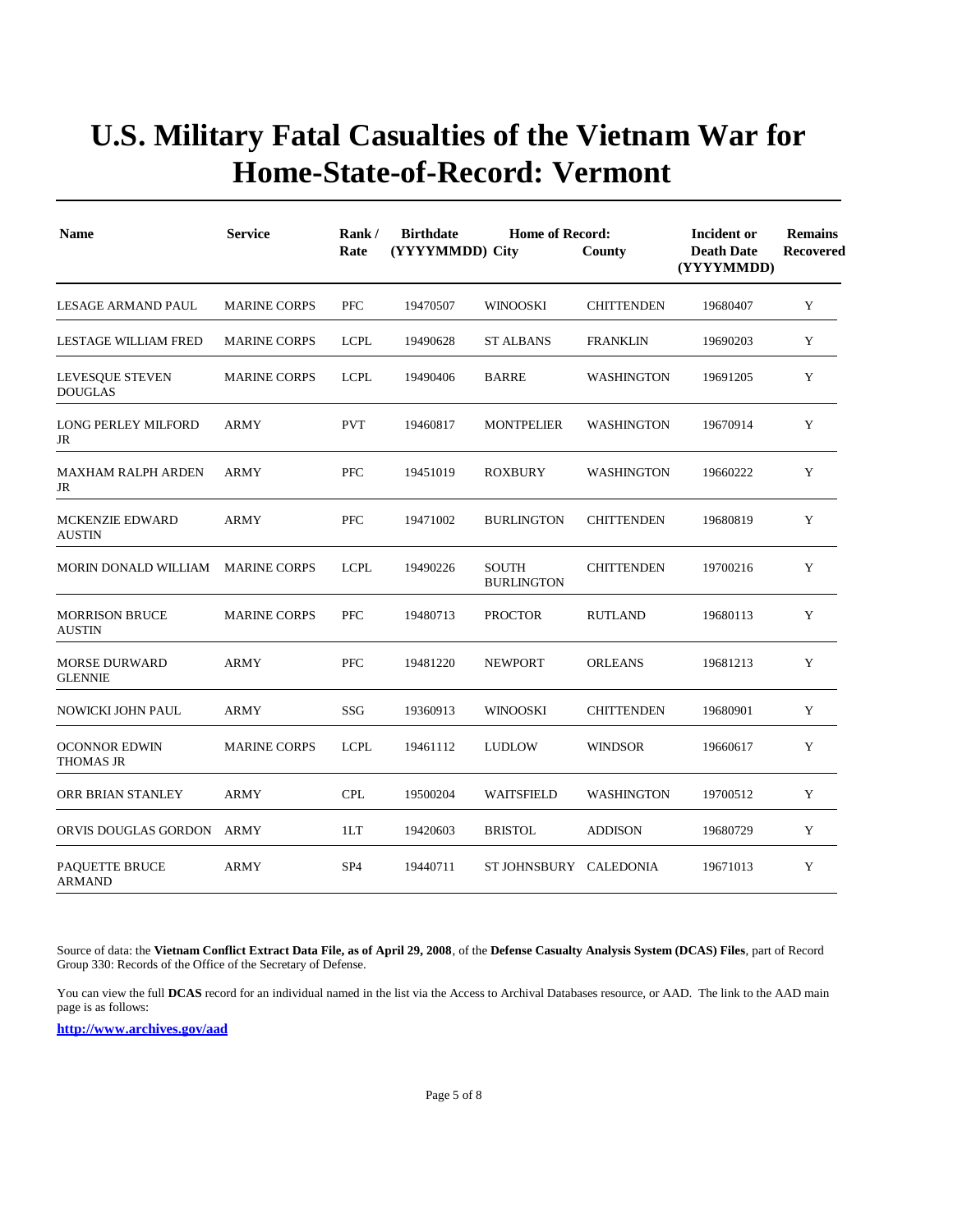| <b>Name</b>                                | <b>Service</b>      | Rank/<br>Rate   | <b>Birthdate</b><br>(YYYYMMDD) City | <b>Home of Record:</b>            | County            | <b>Incident or</b><br><b>Death Date</b><br>(YYYYMMDD) | <b>Remains</b><br>Recovered |
|--------------------------------------------|---------------------|-----------------|-------------------------------------|-----------------------------------|-------------------|-------------------------------------------------------|-----------------------------|
| PETTIS STEVEN GENE                         | <b>ARMY</b>         | SP <sub>4</sub> | 19481111                            | <b>FAIR HAVEN</b>                 | <b>RUTLAND</b>    | 19690514                                              | Y                           |
| RANDALL WAYNE<br><b>MICHAEL</b>            | <b>ARMY</b>         | <b>PFC</b>      | 19481210                            | <b>PASSUMPSIC</b>                 | <b>CALEDONIA</b>  | 19690417                                              | Y                           |
| <b>RITCHIE BERNARD</b><br><b>FREDRICK</b>  | <b>MARINE CORPS</b> | <b>LCPL</b>     | 19480117                            | <b>BURLINGTON</b>                 | <b>CHITTENDEN</b> | 19690421                                              | Y                           |
| <b>RIVERS NELSON KEITH</b>                 | <b>MARINE CORPS</b> | <b>LCPL</b>     | 19470609                            | <b>FERRISBURG</b>                 | <b>ADDISON</b>    | 19670126                                              | Y                           |
| <b>ROCK ALLEN CLARENCE</b>                 | <b>ARMY</b>         | PFC             | 19450926                            | <b>WILLISTON</b>                  | <b>CHITTENDEN</b> | 19660820                                              | Y                           |
| <b>RUSSELL JOHN</b><br><b>MALCOLM JR</b>   | <b>MARINE CORPS</b> | <b>PFC</b>      | 19490430                            | <b>SOUTH</b><br><b>BURLINGTON</b> | <b>CHITTENDEN</b> | 19680306                                              | Y                           |
| <b>RUTHERFORD LEROY</b>                    | <b>ARMY</b>         | <b>CPL</b>      | 19460601                            | <b>BURLINGTON</b>                 | <b>CHITTENDEN</b> | 19690903                                              | Y                           |
| <b>SARGENT ROLLIN</b><br><b>CHESLEY JR</b> | ARMY                | <b>MSG</b>      | 19270113                            | <b>JOHNSON</b>                    | <b>LAMOILLE</b>   | 19641022                                              | Y                           |
| <b>SHELDON EDWARD</b><br><b>CLARENCE</b>   | <b>ARMY</b>         | SGT             | 19461129                            | <b>MILTON</b>                     | <b>CHITTENDEN</b> | 19680325                                              | Y                           |
| SHOMPANY ERNEST VON                        | <b>ARMY</b>         | <b>CPL</b>      | 19421112                            | <b>NEWPORT</b>                    | <b>ORLEANS</b>    | 19680623                                              | Y                           |
| <b>SILVA JOSEPH ANTHONY</b>                | <b>ARMY</b>         | 1LT             | 19461118                            | <b>RUTLAND</b>                    | <b>RUTLAND</b>    | 19700926                                              | Y                           |
| <b>SMITH HAROLD ROGER</b>                  | <b>ARMY</b>         | <b>PFC</b>      | 19460618                            | <b>WINOOSKI</b>                   | <b>CHITTENDEN</b> | 19680403                                              | Y                           |
| <b>STGEORGE FRED DAVID</b>                 | <b>MARINE CORPS</b> | SGT             | 19470720                            | <b>HINESBURG</b>                  | <b>CHITTENDEN</b> | 19670910                                              | Y                           |
| <b>STONE ROBERT DOUGLAS</b>                | <b>ARMY</b>         | SSG             | 19410719                            | SALISBURY                         | <b>ADDISON</b>    | 19680721                                              | Y                           |
| <b>SWEENEY JOHN EDWARD</b>                 | <b>MARINE CORPS</b> | <b>LCPL</b>     | 19490514                            | <b>EAST</b><br><b>POULTNEY</b>    | <b>RUTLAND</b>    | 19680718                                              | Y                           |

Source of data: the **Vietnam Conflict Extract Data File, as of April 29, 2008**, of the **Defense Casualty Analysis System (DCAS) Files**, part of Record Group 330: Records of the Office of the Secretary of Defense.

You can view the full **DCAS** record for an individual named in the list via the Access to Archival Databases resource, or AAD. The link to the AAD main page is as follows: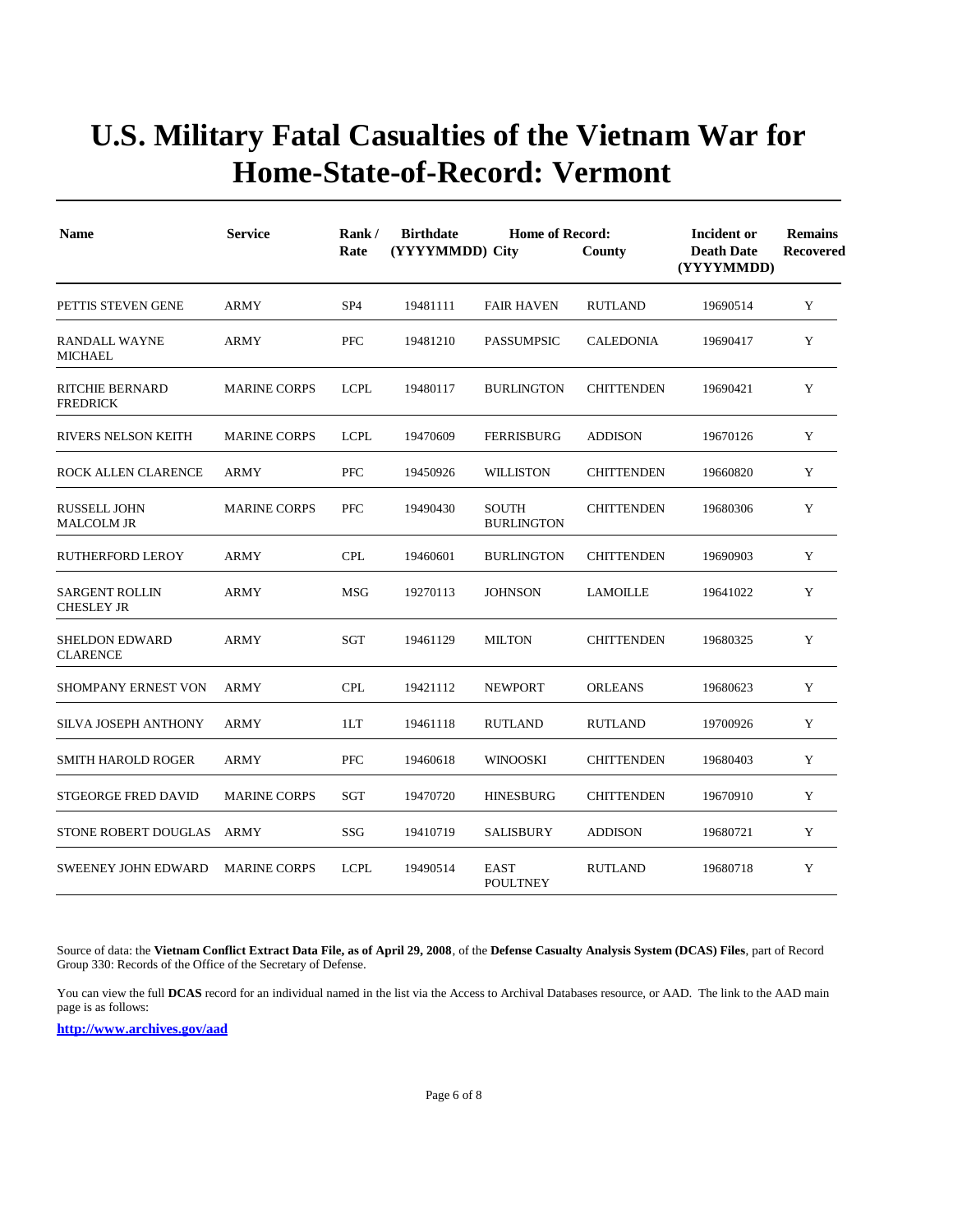| <b>Name</b>                               | <b>Service</b>      | Rank/<br>Rate   | <b>Birthdate</b><br>(YYYYMMDD) City | <b>Home of Record:</b>  | County            | <b>Incident or</b><br><b>Death Date</b><br>(YYYYMMDD) | <b>Remains</b><br><b>Recovered</b> |
|-------------------------------------------|---------------------|-----------------|-------------------------------------|-------------------------|-------------------|-------------------------------------------------------|------------------------------------|
| THOMPSON FRANCIS<br><b>LLOYD</b>          | <b>ARMY</b>         | SP <sub>5</sub> | 19471125                            | <b>CHELSEA</b>          | <b>ORANGE</b>     | 19690606                                              | Y                                  |
| <b>TREADWELL EUGENE</b><br><b>DURWOOD</b> | ARMY                | SGT             | 19430617                            | ESSEX CENTER CHITTENDEN |                   | 19680203                                              | Y                                  |
| TUTTLE ALFRED JOSEPH                      | <b>ARMY</b>         | SP <sub>4</sub> | 19440301                            | UNION VILLAGE ORANGE    |                   | 19710911                                              | Y                                  |
| <b>ULMER JAN ALAN</b>                     | <b>ARMY</b>         | 1LT             | 19430516                            | <b>BRATTLEBORO</b>      | WINDHAM           | 19680418                                              | Y                                  |
| <b>VANDEVENTER JOHN</b><br><b>WILTON</b>  | <b>AIR FORCE</b>    | 1STLT           | 19420104                            | <b>BURLINGTON</b>       | <b>CHITTENDEN</b> | 19670423                                              | Y                                  |
| <b>WALBRIDGE WILLIAM</b><br><b>ROBERT</b> | <b>ARMY</b>         | <b>PFC</b>      | 19510822                            | <b>MONTPELIER</b>       | WASHINGTON        | 19700418                                              | Y                                  |
| <b>WALKER GEORGE</b><br><b>EDWARD JR</b>  | <b>ARMY</b>         | <b>SFC</b>      | 19310619                            | <b>SWANTON</b>          | <b>FRANKLIN</b>   | 19700526                                              | Y                                  |
| <b>WASHINGTON LOUIS</b><br><b>WELDON</b>  | <b>MARINE CORPS</b> | <b>PVT</b>      | 19471213                            | <b>BURLINGTON</b>       | <b>CHITTENDEN</b> | 19681026                                              | Y                                  |
| WEIGHTMAN KENNETH G<br>JR                 | <b>AIR FORCE</b>    | A1C             | 19391005                            | <b>JOHNSON</b>          | <b>LAMOILLE</b>   | 19660610                                              | Y                                  |
| <b>WESTON WENDELL</b><br>ALLEN            | <b>ARMY</b>         | SP <sub>4</sub> | 19480427                            | <b>WARREN</b>           | <b>WASHINGTON</b> | 19690512                                              | Y                                  |
| WILBUR DENNIS                             | <b>ARMY</b>         | <b>PFC</b>      | 19481015                            | <b>KILLINGTON</b>       | <b>RUTLAND</b>    | 19670204                                              | Y                                  |
| WILKINS ALLAN FRANCIS                     | ARMY                | SP <sub>4</sub> | 19500911                            | <b>DORSET</b>           | <b>BENNINGTON</b> | 19710408                                              | Y                                  |
| WITHAM JAMES GEORGE                       | <b>ARMY</b>         | SP <sub>4</sub> | 19480116                            | <b>FRANKLIN</b>         | <b>FRANKLIN</b>   | 19690516                                              | Y                                  |
| <b>WOOD BARRY RUSSELL</b>                 | <b>ARMY</b>         | SP <sub>4</sub> | 19450802                            | <b>BRADFORD</b>         | <b>ORANGE</b>     | 19661102                                              | Y                                  |

Source of data: the **Vietnam Conflict Extract Data File, as of April 29, 2008**, of the **Defense Casualty Analysis System (DCAS) Files**, part of Record Group 330: Records of the Office of the Secretary of Defense.

You can view the full **DCAS** record for an individual named in the list via the Access to Archival Databases resource, or AAD. The link to the AAD main page is as follows: